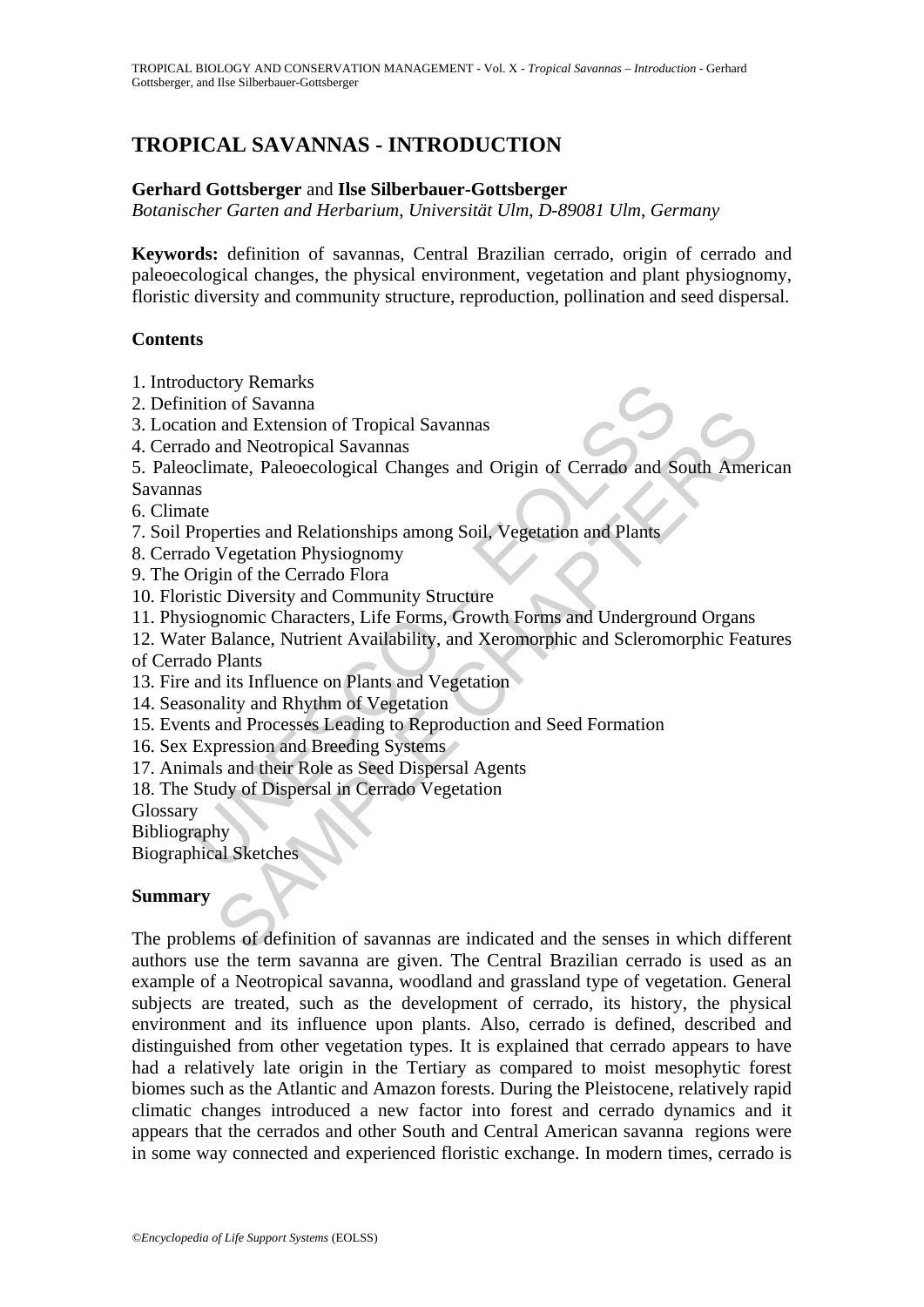nearly exclusively a seasonal upland vegetation on deep and well-drained soils and has a much richer floristic composition than other Neotropical savannas or savanna-like vegetation types. An introduction is given to phenological events, reproduction and seed formation of cerrado plants, their pollination modes and seed dispersal. The cerrado exhibits nearly all pollination and seed dispersal phenomena to be expected in the Neotropics, and it is certainly as rich in this respect as any mesophytic rainforest. This is also a reflection of the floristic richness of cerrado, especially the high number of woody species, which is neither found in any other South American savanna nor for that manner approached by any other savanna flora in the world.

# **1. Introductory Remarks**

Authors, worldwide, do not agree at all on the definition of savannas and savanna is a term which is used for very different vegetation types. It is necessary, therefore, to discuss what different authors mean when they speak or write about "savannas". Moreover, our comments on tropical savannas are largely based on the Central Brazilian cerrado vegetation as example, and on further Central and South American savanna vegetation types. This is the vegetation we know best and where we have worked most intensively. We have seen and visited sites of savannas also in Australia and Africa and occasionally will refer to Paleotropical savannas as well.

# **2. Definition of Savanna**

s, worldwide, do not agree at all on the definition of savannas an hich is used for very different vegetation types. It is necessary what different authors mean when they speak or write aboer, our comments on tropical sava is used for very different vegetation types. It is necessary, therefore at different authors mean when they speak or write about "savannour comments on tropical savannas are largely based on the Central Braz:<br>getation as e To draw a clear dividing line between savanna and other vegetation types worldwide is not easy and not at all clear and depends on the criteria used to define savanna. The term savanna seems to be of Amerindian origin, denoting an area covered with a grass layer and lacking trees. This original meaning was later extended by several authors to mean grassland on which grow tall woody plants. Most, but not all, authors would agree with the following definition: "Savannas are ecologically homogenous grasslands upon which woody plants are more or less evenly distributed." Specialists of savannas know that the grasses and ground-layer species on the one hand and the woody species on the other hand are competing plant types, which may be mutually exclusive. Having a different root system and a different water economy the two vegetation layers can be in an ecological equilibrium or not.

However, there are many senses in which different authors use the term savanna. Most North American botanists and geographers employ the term savanna for a general physiognomic-structural category of an open or sparse tree layer, or tree and shrub layer, over a grassy ground layer. In their definition savannas occur in any climate and on any substrate and have any floristic composition. Almost all European, Latin American, African and Australian authors, use the term savanna for a large-scale grassland vegetation type restricted to the wet/dry tropics, with rains only or predominantly in the summer months, and most allow any physiognomy. Authors indicate these by phrases like "savanna grassland", "low tree and shrub savanna", "savanna woodland" or "savanna forest". A third group of authors, ourselves included, combine both definitions and consider not only physiognomy, but also floristic composition and habitat factors, such as climate, seasonality, and/or substrate. We use the word savanna to mean a tropical/subtropical vegetation type with a grassy ground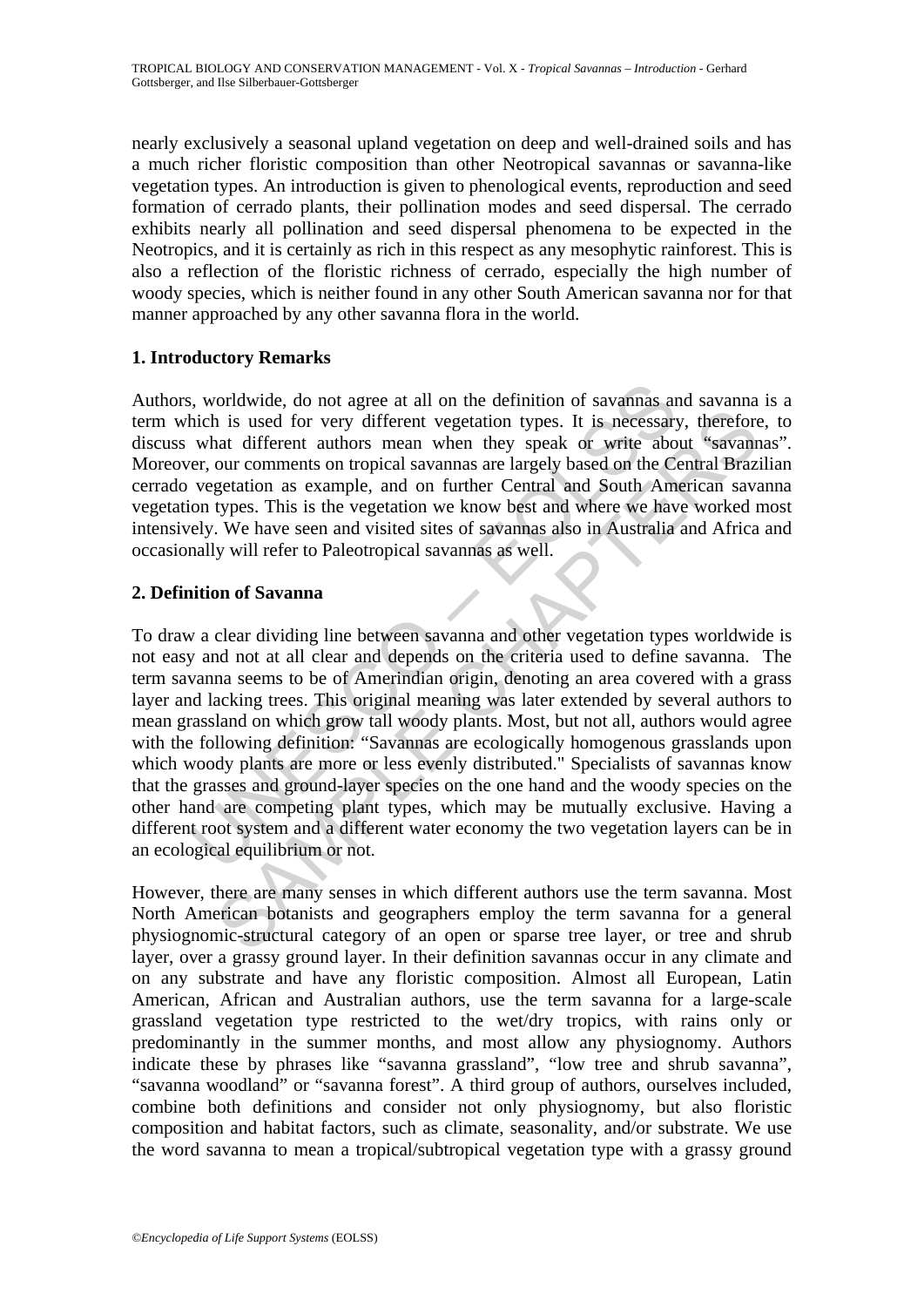layer and a woody-layer intraperimetral crown-cover of less than 40% or less, but not zero. In different regions, countries or continents there is a long tradition to use a certain name for a particular vegetation type, and there is no indication that any author who has traditionally used the term "savanna" in one of the senses mentioned above is going to change to the other. It is therefore always necessary to see how an author is using the word.

A useful classification of natural tropical savannas, based on climatic and edaphic factors, recognizes four main savanna types:

- Climatic, when there is not enough rainfall to support closed forest on drained upland sites even on the most favorable, deep soils;
- Nonseasonal, when edaphic factors of any kind (except for permanent water saturation which would produce a marsh) prevent forest development in a climate without a dry season;
- Seasonal, when there is a definite dry season and the soil is well-drained, but other edaphic factors such as shallow soil, infertility and/or a high aluminum content prevent closed forest; the soil does not become saturated for long periods in the rainy season;
- upland sites even on the most ravorable, deep sons;<br>Nonseasonal, when edaphic factors of any kind (except for pe<br>Saturation which would produce a marsh) prevent forest dev<br>climate without a dry season;<br>Seasonal, when there Exassion, when valuate rations of any since (see to permation which would produce a marsh) prevent forest development and without a dry season;<br>the mate without a dry season; sonal, when there is a definite dry season and • Hyperseasonal, when the soil becomes saturated continuously for weeks or months during the wet season (by inundation, poor vertical drainage through the soil, or by water from higher terrain flushing out to or close to the surface) but dries out for weeks or months in the dry season. The term "hyperseasonal" was coined because soil water saturation for long periods in the wet season exaggerates the effect of rain and causes poor soil aeration. These soils are usually gleyed. Forest usually cannot grow under this regime; in fact, no woody plants at all can establish themselves, except for certain palms and a very few special species of shrubs or small trees.

Natural savannas grow under almost every tropical climate with more than 18<sup>°</sup>C average annual temperature and more than 500 mm average annual rainfall, independent of the seasonality of rainfall distribution. The natural non-derived "savannas" of Africa and Australia seem to be almost all climatic. With very few exceptions of negligible total area, all "savannas" of South America are edaphic. The northern tropical American "savannas" consist of a number of different associations on wet/dry white sands, and on wet/dry heavier soils. The water table in these northern American savannas may reach the surface in the wet season.

Conversely, cerrado is a seasonal upland vegetation on deep and well-drained soils, with a permanent, usually very deep water table. This situation is quite unique and usually does not occur in tropical American savannas. Cerrado also does not develop when the soil becomes flooded or saturated for any appreciable period in the rainy season. Another difference between most northern tropical American savannas and the Central Brazilian cerrados is the richness of species per unit area (alpha diversity). Cerrados may contain between 250 and 350 (-450) vascular plant species per hectare, whereas in South American savannas this number is very significantly lower, usually only a quarter as much by area or by number of trees/shrubs counted. The probable reason for the floristic poverty of the northern tropical American savannas as compared to cerrados is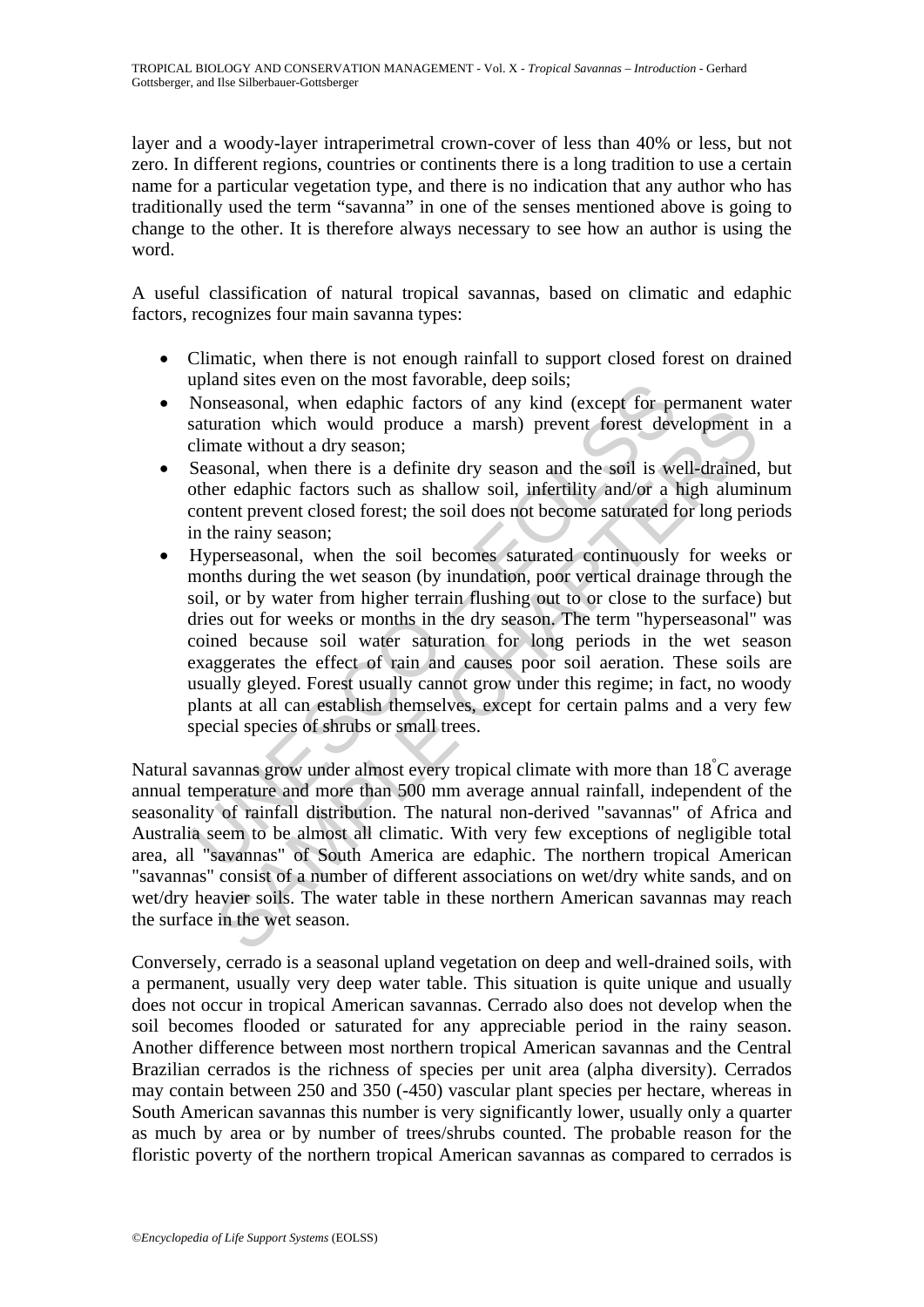that in most of those savannas the water table during the rainy season, or at least towards its end, reaches the surface of the soil or is close to it, a physiologically stressful situation which but a few specially evolved species can withstand.

In conclusion, the Central Brazilian cerrado should be considered as a distinct vegetation type, distinguished from other physiognomically similar Central and South American vegetation types by its ecology, species composition and floristic diversity. Cerrado occurs frequently in savanna-like forms, but also as forest (closed arboreal canopy), woodland (open arboreal canopy), scrub and open grassland forms. Floristic similarities of cerrado and Central and South American savannas and savanna-like vegetation are the result of a common origin of all these vegetation types and also testify to floristic exchange between Neotropical savannas during the Tertiary and the Quaternary.

# **3. Location and Extension of Tropical Savannas**

about the surface of A "someta" and Aventual Savannas<br>
tion and Extension of Tropical Savannas<br>
tion and Extension of Tropical Savannas<br>
tion and Extension of Tropical Savannas<br>
tion of the world<br>
of the world<br>
of the worl n and Extension of Tropical Savannas<br>poical savannas are said to cover nearly a third of the world's land surf<br>the surface of Africa and Australia, 45% of South America, and about<br>d South-East Asia. This is true, however, In total, tropical savannas are said to cover nearly a third of the world's land surface, over half of the surface of Africa and Australia, 45% of South America, and about 10% of India and South-East Asia. This is true, however, for South America only when savannas are considered in the broadest possible sense, and when the northeastern Brazilian caatinga, the whole Chaco of Bolivia, Paraguay and Argentina, and other open vegetation types are considered. Excluding these vegetation types, which is ecologically and floristically more sound, the "savannas" of tropical South America cover less than 20%, or more precisely only 16% of the whole land surface

In southern Mexico, in several parts of Central America from Guatemala to Panama, and in the Carribbean Islands there are the same, principally seasonal and hyperseasonal, types of savannas as found in South America. A distinct formation in Central America and the Caribbean Islands, which does not occur in South America, are the pine savannas, either on lowlands or highlands, where *Pinus caribaea* forms a tall tree layer.

### **4. Cerrado and Neotropical Savannas**

The Portuguese word "cerrado", meaning "dense" or "closed", is used for a special vegetation type which covers most of Central Brazil. Although there exists a wide variety of physiognomic forms, from closed-canopy forests or open-canopy woodlands to savanna-like forms (with a sparse woody layer) and even to open grasslands having no woody-layer plants ("campo limpo"), the most common form of cerrado in Central Brazil is a tree-scrub woodland.

Prior to being evaluated, the large-scale vegetational province of cerrado had suffered considerable destruction such that its exact geographical location and extension must remain a matter of speculation. Estimates speak of an original extension covering approximately 20% to 25% of the Brazilian territory, or an area of 1.5 to 2 million sq. km. Data on the original (meaning the last several thousand years) extension of the cerrado are vague, partly also because of the difficulty of classifying vegetation, especially in the case of transitional forms, such as between cerrado and caatinga or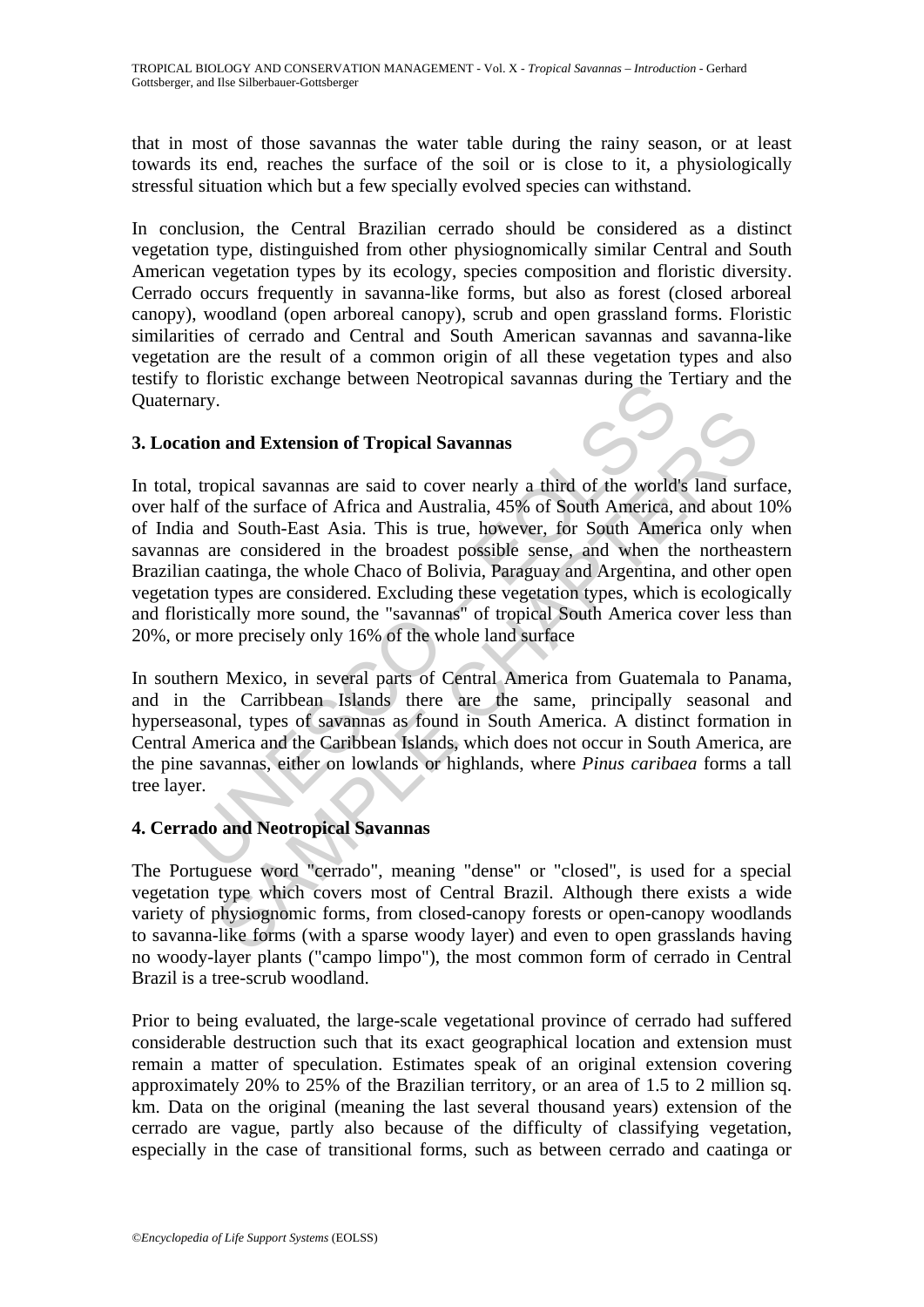between cerrado and various semi-deciduous forest types. When, incorrectly, Amazonian savannas are included in the cerrado concept, the area is larger.

A calculation of the area of the total cerrado biome gives 1.91 million sq. km. If we subtract the ca. 20% of other vegetation types which occur in the cerrado biome the original area of cerrado *sensu lato* is approximately 1,528,000 sq. km. The other savanna-like landscapes in South America, such as the Llanos, the Gran Sabana, and the savannas of Colombia, Guiana and Amazon, by our calculation comprise about 579,020 sq. km, whereas the Pantanal and the Beni biome together extend about over 332,435 sq. km. All South American savanna-like landscapes together, as mentioned above, including cerrado, therefore have an extension of about 2,821,660 sq km. This is 16% of the total area of South America, which has 17,840,000 sq. km of land surface.

# **5. Paleoclimate, Paleoecological Changes and Origin of Cerrado and South American Savannas**

atea of South America, winch has 17,640,000 sq. Kin of land sum<br>
oclimate, Paleoecological Changes and Origin of Cerrado and<br>
an Savannas<br>
Fertiary (the last 65 million years) there were two alternating e<br>
most of the Pal mate, Paleoecological Changes and Origin of Cerrado and South<br>Savannas<br>Savannas<br>Savannas<br>Hirly (the last 65 million years) there were two alternating elfimatic cy<br>st of the Paleogene there was a long phase of humid tropic In the Tertiary (the last 65 million years) there were two alternating climatic cycles. During most of the Paleogene there was a long phase of humid tropical climate. From the beginning of the Oligocene onwards, a lowering of the global temperatures and precipitation set in. Beginning about the middle of the Oligocene and during the Neogene, this trend stabilized and the global climate became drier and cooler. During the Paleocene and the Eocene, apparently both poles were unglaciated. However, with the beginning of the Antarctic glaciation during the Oligocene, the long warm period was interrupted. During the Miocene, at about 9 million years before present, the Antarctic reached its climax of glaciation with approximately 50% more ice volume than today. The Arctic region was still without ice at that time. The glaciation of the Antarctic region caused a lowering of the sea level of about 40-50 m. Cold Antarctic surface water reached far to the north. In consequence, a shift of the intertropical convergence zone 9-12° further to the north occurred. The tropical rain belt probably was more accentuated in the northern hemisphere, and large more or less arid regions were formed between  $0^{\circ}$  and  $20^{\circ}$  south. Thus, the Tertiary, the Paleocene and Eocene periods were characterized by a tropical humid climate. As a result of increasing Antarctic glaciation during the Oligocene and Neogene, cooler, semi-arid to arid climates and more xeric vegetation began to dominate large parts of South America including Brazil. During the warm parts of the Paleogene, tropical rainforests apparently expanded enormously. In the Eocene, they covered a region twice as large as today and reached far into the southern portion of South America. Probably beginning about the Oligocene, and certainly during the drier and cooler climate of the Neogene, rainforests became more reduced and partly displaced. In concert with this shrinkage and displacement of rainforests, several central and northern parts of South America became covered by non-rainforest vegetation. Either already during the Oligocene or at the Oligocene/Miocene boundary arid-adapted herbs were present in sufficient abundance in formations similar to savannas of present-day South America. Therefore, it seems likely that South American savannas originated between 25 to 28 million years B.P. The development of savannas in Central America is believed to have occurred more recently, that is in the middle of the Pliocene. Probably, the savanna elements which originated in South America were not able to invade Central America prior to the establishment of the landbridge between South and North America during the Pliocene.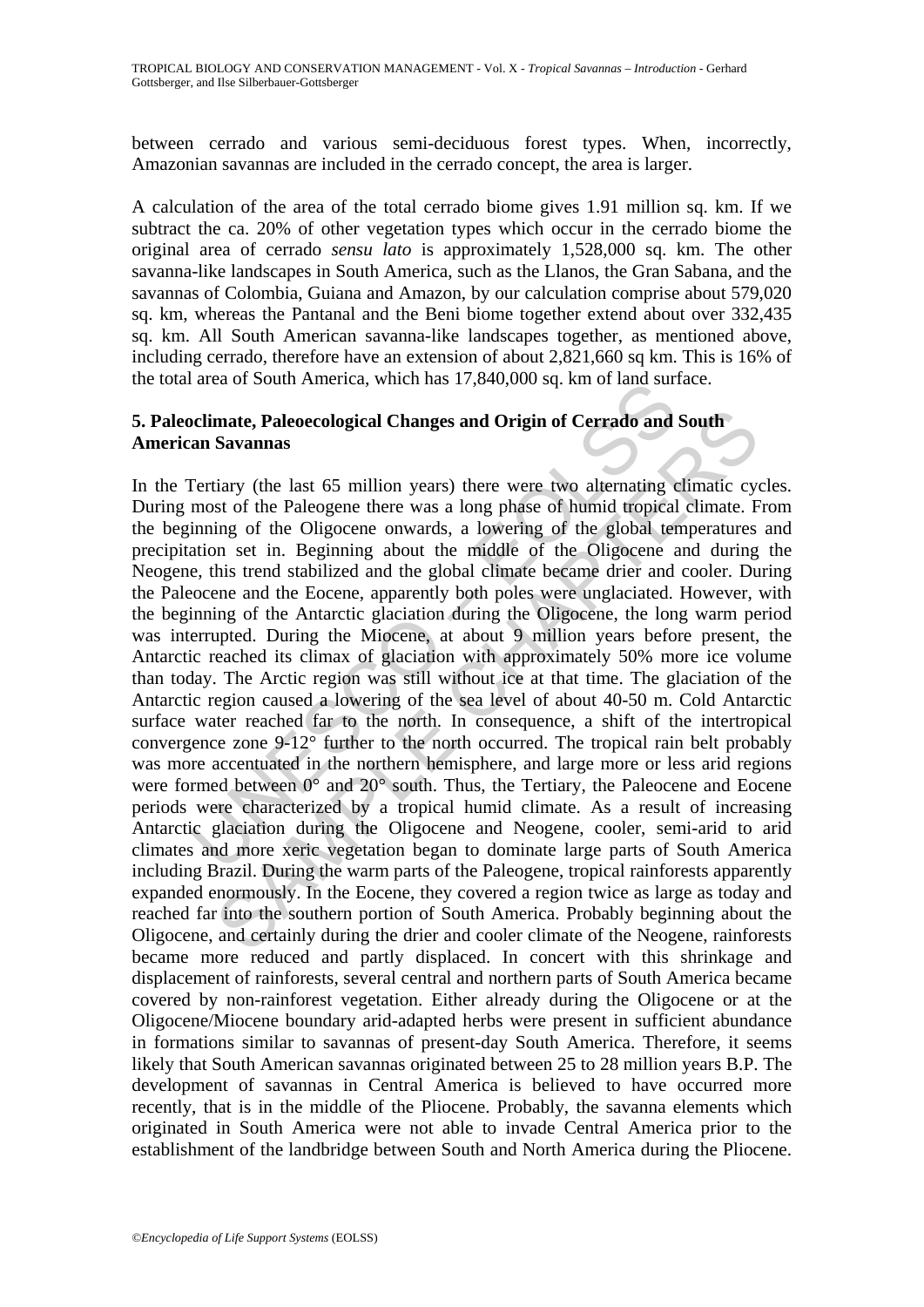So, during the Miocene-Pliocene (between 25-2 million years B.P.), dry forests and more open vegetation, probably savanna-like with typical elements still found today, were widespread. This also must have been the period when cerrado as a large-scale vegetation became established. The evolutionary history of some elements of the savanna flora, especially that of the grasses, might be older, possibly dating back to the Middle Eocene (ca. 50 million years).

The grasses in late Oligocene ecosystems of South America apparently were of the  $C_3$ metabolic type. Evidence suggests that  $C_4$  grasses, better adapted to the open and sunny savanna landscapes, developed later. The first  $C_4$  grasses are detectable by isotopic analysis as a dietary component of large grazing herbivores in South America at about 10 million years B.P. In fossils of grazers from that time mixed  $C_1/C_4$  diets could be found. By about 7.6 million years B.P.,  $C_4$  grasses became dominant over  $C_3$  grasses. The  $C_4$  dietary component steadily increased until 3.7 million years B.P., when  $C_4$ grasses comprised approximately 70% of ingested biomass. Compatible with the idea of a more extensive savanna landscape in the past, fossils from the Neogene bear testimony of a vertebrate fauna in several parts of the Amazon region, nowadays covered by mesophytic forests.

For. in tossiss or grazers inom in the linker linker when the sole-<br>By about 7.6 million years B.P., C<sub>4</sub> grasses became dominant of<br>dietary component steadily increased until 3.7 million years<br>comprised approximately 70% The climatic environment of the tropics during the Pleistocene is a matter of dispute among geomorphologists, climatologists and biologists. Some geomorphologists affirm that the Quaternary enjoyed relative climatic stability or at most the climatic changes were much less drastic than in extratropical regions, while others suggest that there were marked modifications and changes of climate with shifts toward semi-arid and arid conditions. Extensive aridity in the tropics seems to be correlated with glaciation maxima in extra-tropical regions. As a consequence, there must have been strong fluctuations in all landscape-forming factors, such as geomorphodynamics, soil dynamics, vegetation and fauna.

etary component steadily increased until 3.7 million years B.P., when<br>prised approximately 70% of ingested biomass. Compatible with the ide<br>tensive savanna landscape in the past, fossils from the Neogene<br>of a vertebrate fa The more arid periods during the Pleistocene and supposedly also the Holocene (and earlier in the Tertiary) might have led to fragmentation of the Amazon rainforest, resulting in the formation of isolated forest refuges in the more humid parts of lowland Amazonia and peripheral mountain ranges. There is an ongoing debate about the significance of these postulated former forest refuges with respect to speciation phenomena of Amazonian rainforest flora and fauna. For some authors, it seems an open question whether the refuge theory is plausible, others consider it necessary at least to explain species distribution patterns and speciation processes. The theory postulates that the repeated oscillations of dry and moist climatic periods, which supposedly caused an alternating fragmentation and coalescence of lowland tropical rainforest vegetation, have led to the genetic differentiation and speciation of rainforest organisms in isolated populations, the "refugia", and in this way accounts for the high diversity found in these places. Some critics of the forest refuge theory point out that postulated forest refuges in the Amazon region coincide nicely with places of intensive collecting activity and hence may be artifacts. Other authors even doubt that the Amazon lowlands could have been sufficiently arid to allow savanna-like vegetation to replace rainforest in these places. These workers base their objections upon results of palynological profiles wherein no indication of savanna plants during ice-age periods were found.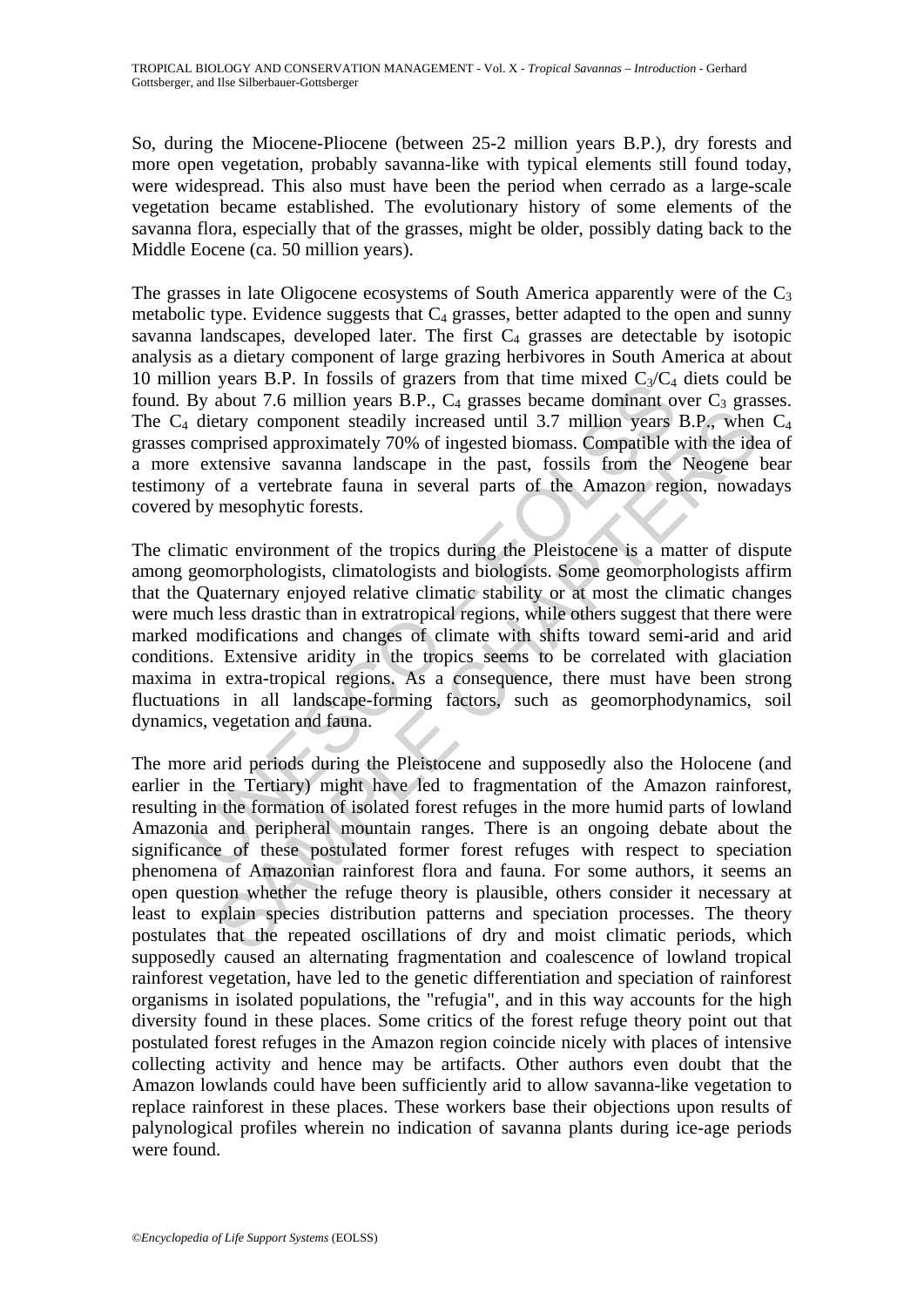In spite of the divergence of opinions among authors, the existing data demonstrate convincingly that, during the Tertiary and Quaternary, climatic changes have occurred in the Amazon basin and have caused a change in the vegetation cover. It is also clear that existing palynological data are still too few and geographically isolated to allow accurate reconstruction of the former extent of savanna-like and dry forest vegetation in the Amazon basin during the Quaternary. Notwithstanding, the geomorphological and paleoecological data provide strong evidence in support of the prior existence of large areas of savanna-like vegetation in Amazonia. The floristic affinities between presently separate Neotropical savannas and cerrado may be explained by former connections. For example, the savannas of Humaitá, nowadays islands within the Amazon rainforest, show strong floristic overlap with northern savannas in Surinam and the Central Brazilian cerrados, suggestive of a former connection between these islands and savannas outside the Amazon basin.

In terrados, suggestive or a former connection between these soutside the Amazon basin.<br>
Exotistic the Amazon basin.<br>
Existic excellent was established during the Upper Tertiary, the<br>
recisely, during the cool and arid Upp and Paleotropical and Paleotropical savanna-like vegetal<br>susly outlined. Neotropical and Paleotropical savanna-like vegeta<br>sely, during the cool and arid Upper Oligocene; the floristic compositio<br>tion continued to develop As previously outlined, Neotropical and Paleotropical savanna-like vegetation apparently developed and was established during the Upper Tertiary, the Neogene or, more precisely, during the cool and arid Upper Oligocene; the floristic composition of this vegetation continued to develop during the Miocene, Pliocene and the Quaternary. The origin of this vegetation in the Neotropics most likely are traced to the Brazilian Shield and to large parts of the Amazon basin up to the equator or even north of it. It can be further assumed that during the colder climatic events, the present day cerrados, as well as the northern South American savannas, including many of the Amazonian savannas, either were connected by a savanna belt across the Amazon basin, or at least were close enough for floristic exchange. Several species are common to disjunct savannas in Central America, northern South America, the Amazon, as well as Brazilian cerrados, places presently separated by extensive forest regions. These widely distributed species testify to former yet relatively recent connections between the savannas.

The debate concerning the distribution of Amazonian and other Neotropical plant communities during the Quaternary and before will doubtless continue. At the moment there are at least two major schools of thought. One group, relying on limited sampling of pollen data, argues that the lowlands of the Amazon basin were continuously forested throughout the glacial cycles and that there were no arid land surfaces. Consequently, in Amazonia there was no past enlargement of the savanna landscape and the Amazon forests have been stable since at least the start of the Pleistocene or even the end of the Miocene. On the other hand, other authors re-evaluated the Neogene and Quaternary vegetation history, climate, and plant diversity in Amazonia also on the basis of pollen and radiocarbon data and came to an entirely different interpretation. In their view, plant diversity during the Miocene was considerably higher than today. The general decrease of temperature during the Upper Neogene and especially of the Quaternary glacial periods may have caused considerable extinctions in the lowlands. Rainforest (especially the drier type) was locally replaced by savanna, savanna forest, and by extensive semi-desert dune formations. The present-day centers of higher rainfall (>2500 mm) surrounded by areas of lower rainfall, were previously places of refuge for very wet rainforest and centers of very high plant diversity. The arguments in favor of a continuous rainforest during glacial times in Amazonia are refuted in favor of the original idea which suggests that the vegetation pattern in the Amazon basin and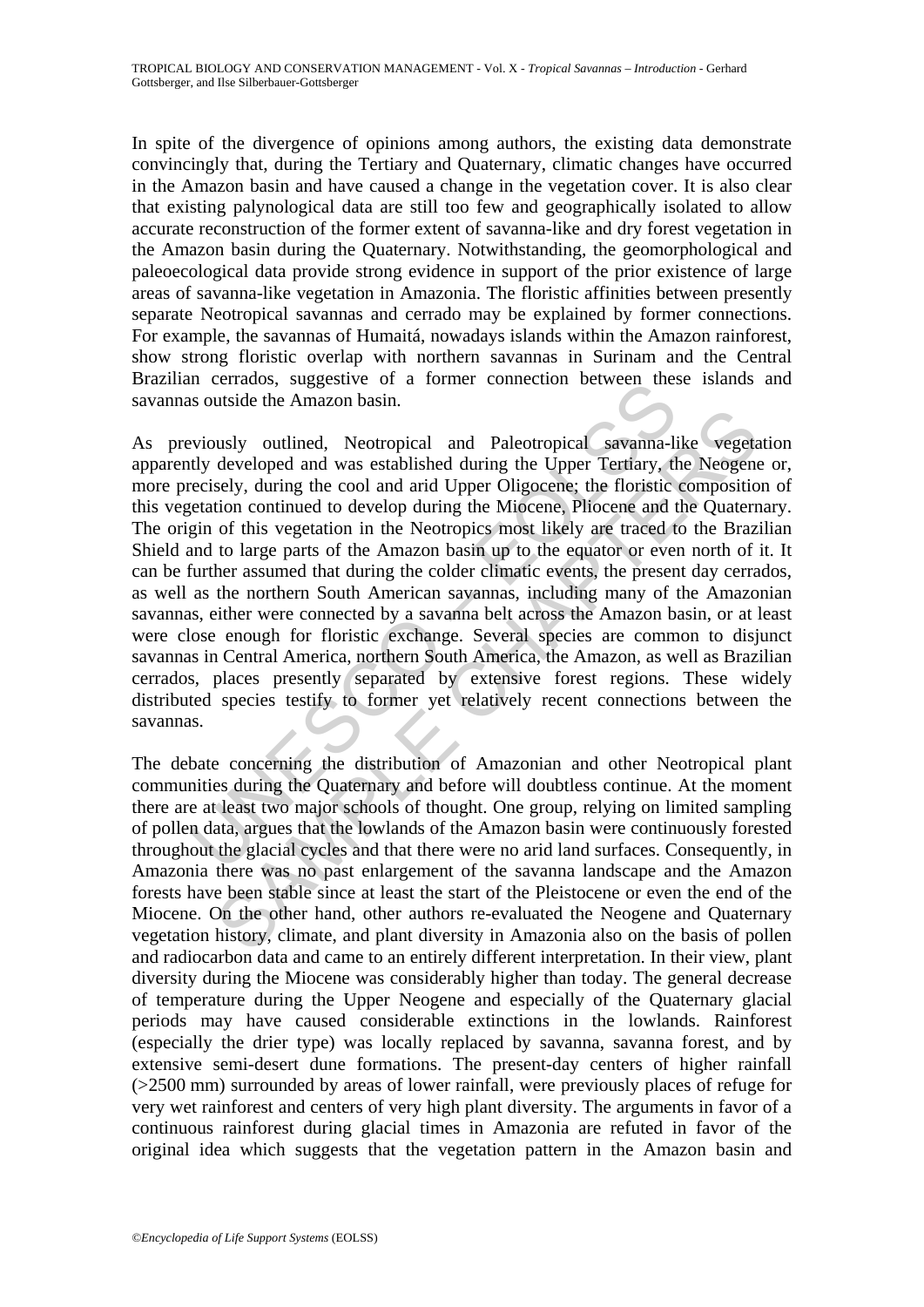surrounding lands was comprised of large, continuous open savanna, dry forest landscapes and rainforest refuges.

#### **6. Climate**

The present climate of Central Brazil is influenced by the South Atlantic high pressure center, the polar anticyclones and the Chaco low pressure center. The continent is dominated by warm winds from the edges of the great semi-permanent anticyclones in the Atlantic, the so-called SE trade winds, which blow toward Brazil during much of the year. From the beginning of spring onward (August-November) the SE trades from the South Atlantic high pressure center dominate the region. The continuous warming-up of the continent during summer (November-January), together with a build-up in intensity of the Chaco low pressure center, and a shift of the tropical high pressure centers towards the east, leads to an increasing influence of equatorial-continental west winds (bearing warm humid air) from the Amazon basin on weather patterns. At the end of autumn, the influence of these west winds diminishes, and the SE trades again, in combination with periodic cold polar fronts from the south, determine the weather during winter (May-July).

ment uning sunline (wovemet---and a shift of the tropical high p<br>Chaco low pressure center, and a shift of the tropical high p<br>the east, leads to an increasing influence of equatorial-continen<br>y warm humid air) from the Am is east, leads to an increasing influence of equatorial-continental west warm humid air) from the Amazon basin on weather patterns. At the energing influence of equatorial-continental west warm humid air) from the Amazon The Brazil Current, a component of the warm South Equatorial Current, contributes moisture to the trade winds. The Brazilian Shield along the Atlantic coast rises from sea level fairly continously and abruptly, blocking the onshore winds along nearly its whole length. The coastal escarpment collects so much orographic rainfall that this extensive coastal strip is  $\pm$  humid throughout the year and covered with tropical evergreen rainforests, except between northern Rio de Janeiro State and Vitoria where the forest is semideciduous. Inland from the Atlantic coast, a series of higher S-N mountain ranges create still more rainshadow for the incoming trade winds, often leaving the leeward side with a semi-arid climate. Particularly during winter, the intensified "winter" trade winds exert a stabilizing effect, maintaining a dry season. During summer, however, the trades weaken enough to allow sufficiently strong convective activities to bring continental warm, humid air and summer rains.

The precipitation and temperature regime of the larger part of the Brazilian Shield, excluding the northeast Brazilian caatinga region, is classified as tropical savanna type (Aw) climate having average monthly temperatures always above 18°C and a winter dry season.

The average annual temperature of the cerrado region is 20°-26°C. Only in southern São Paulo may it reach as little as 18°C, the lower limit of an "A" climate. The southern parts of cerrado at moderately high altitudes (800-1000 m) in Minas Gerais, São Paulo or Paraná, may experience frosts in some years and at irregular intervals, while frost very rarely occurs in other parts of the cerrado region.

Considering rainfall, the cerrado as a whole occupies an intermediate pluviometric position when compared with rainfall values in surrounding regions. Cerrado occurs in regions with an average yearly rainfall ranging from 750 or 800 mm on the dry side to about 2000 mm on the wet side. In the Northeast, the cerrado is bordered by the semidesert thorn-scrub caatinga of Northeast Brazil, a region with usually less than 800 mm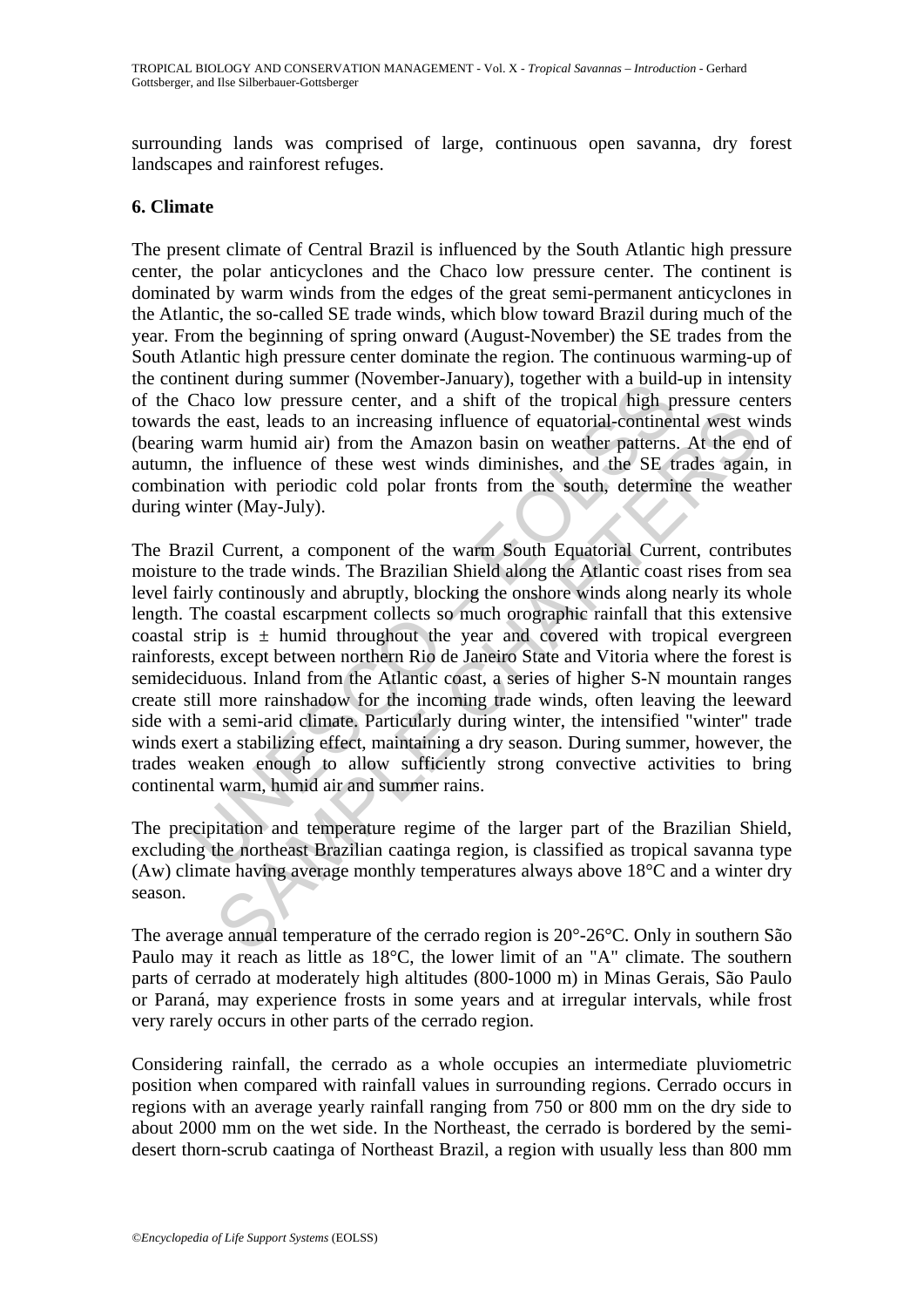annual rainfall. In the Southwest, the cerrado again borders a drier region which is covered by the Chaco vegetation of Paraguay, southeastern Bolivia and adjacent Argentina. Regions with rainfall over 2000 mm per year support continuous mesophytic forest, such as the Amazon forest in the west and the Atlantic forest in the east.

The cerrado region has a single dry period of almost always five months (May to September) and the driest months (July or August) may have on average as little as 5 mm a month or as much as 40 mm a month.

# **7. Soil Properties and Relationships among Soil, Vegetation and Plants**

s a surving unversity of sort types lawying signmatiantly united<br>that as a surving for start of the cerrado, but most cerrado soils are well-drained, me<br>the minical portion and are acidic with low cation exchange capa<br>f al n color and mostly quite deep (up to over 50 m). Most of them have a po<br>mineral portion and are acidic with low cation exchange capacities and<br>ultiminum saturation --- these last two factors direct for fore start<br>whibit ca There is a striking diversity of soil types having significantly different properties in different parts of the cerrado, but most cerrado soils are well-drained, mostly reddish or yellowish in color and mostly quite deep (up to over 50 m). Most of them have a poorly developed mineral portion and are acidic with low cation exchange capacities and high levels of aluminum saturation --- these last two factors directly affect root systems and indirectly inhibit calcium and phosphorus uptake. The major soil groups are Oxisols, or in Brazilian terminology "Latosols", which are characteristically deep, well-drained, red or yellow, clay-rich, structurally strong but nutrient-poor. There are also extensive areas covered by Entisols (e.g., Quartz sand soils, concretionary soils and Lithosols) and Inceptisols (Cambisols), and others. Cerrado Oxisols are thought to be older, probably of Tertiary age, while other soils, such as the Cambisols are considered to be of more recent origin.

A minimum soil depth of at least three meters is necessary for the development of typical woodland and scrub cerrados. In many places in Central Brazil the soil is 20-30 m deep or more. On the other hand, less than 1% of all cerrado occurs on Lithosols, soils usually much less than 1 m deep over solid bedrock or a solid laterite pavement. In a valley near Brasília, for instance, such a shallow Lithosol supports a "campo sujo" (a dwarf to low scrub savanna form of cerrado) on valley sides having very thin stony soil over the bedrock, while nearby a low-tree woodland cerrado form develops on a soil layer 3 m thick.

Typical cerrado requires not only a deep but also a well-drained soil and there must be no long-term accumulation of water at the surface during the rainy season. Typical cerrado cannot tolerate a water-logged site, not even temporarily, and the few upper meters of the soil must dry out completely in the dry season.

Soil moisture is the principal factor influencing the distribution of vegetation formations all over Central Brazil. Within the cerrado region there are sharply defined geomorphological boundaries between three distinctive types of vegetation, cerrado, seasonally marshy campo, and gallery forest. Their distribution patterns, though showing some variations, are largely determined by soil moisture conditions. Gallery forests line water courses, marshy campos occupy the somewhat higher but still poorly drained sites fringing the outer margin of the gallery forests, and cerrado covers the well-drained interfluves.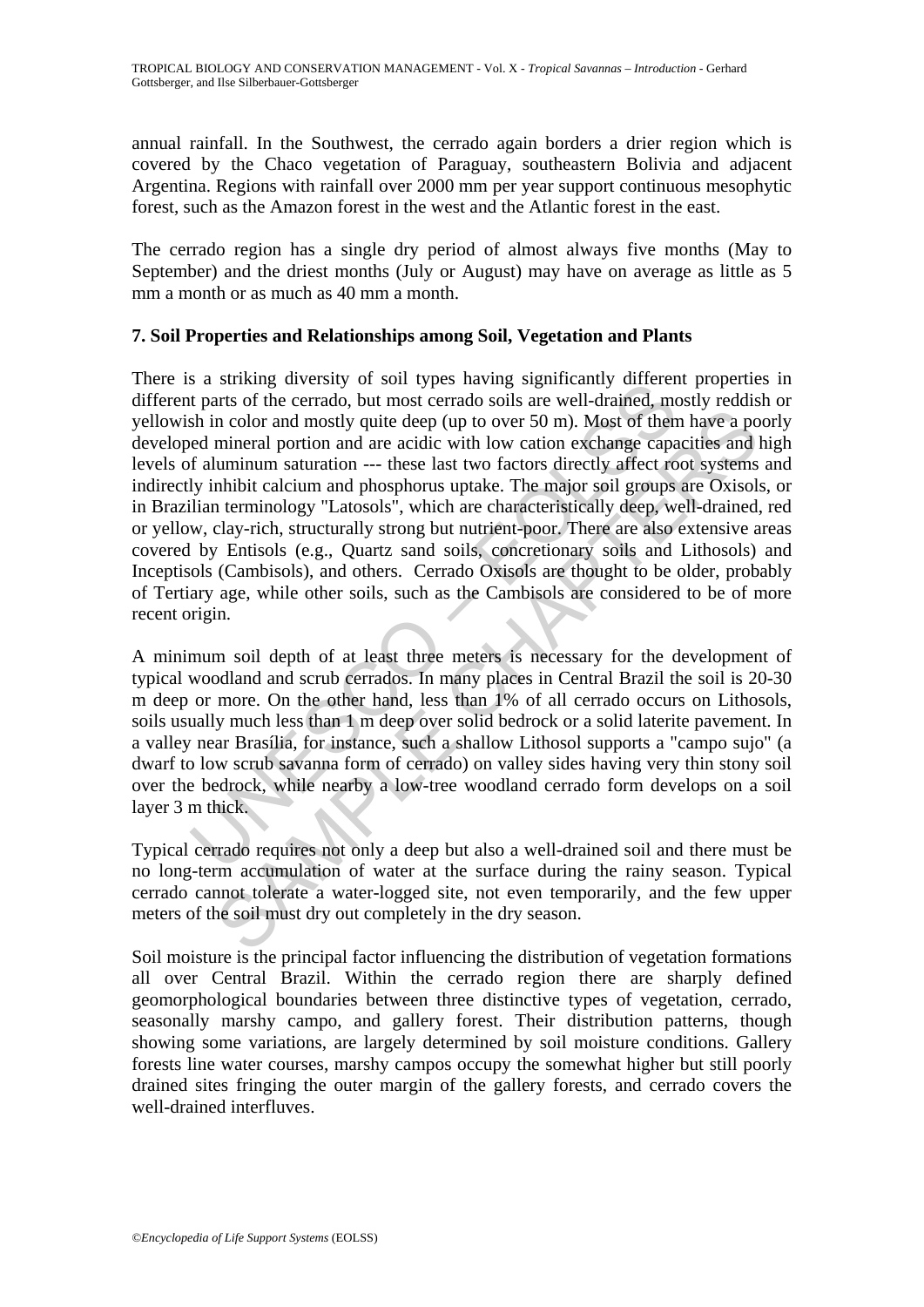Cerrado may also occur intermixed with dry forest. In the Serra do Roncador in northeastern Mato Grosso State mesophytic dry forest and cerrado occur side by side obviously under identical climatic conditions. The soils supporting both vegetation types have similar chemical and mineralogical properties, with the single difference that forest soils were found to be finer in texture than the cerrado soils; the former are sandy clay loams while the latter are sands or loamy sands. Authors concluded that in this region ...soil texture, through its influence on soil moisture status or possibly in chemical behavior, is an important factor controlling the distribution of cerrado and dry forest in the tension zone between these two regional types of vegetation.

Induction of certation verset with the unit of the two states and later that not vater shortage but the uniternt-poor soil probably<br>and later that not water shortage but the uniternt-poor soil probably<br>ado formation. Furth formation. Further, xeromorphic aspects of cerrado plants were explaine<br>ence of nutrient poverty causing xeromorphic characteristics such<br>y. As the xeromorphic features apparently are unrelated to water stress.<br>"oligotroph There is an ongoing discussion concerning the major factors determining establishment and distribution of cerrado vegetation. First it was thought that a seasonal shortage of water, and later that not water shortage but the nutrient-poor soil probably is responsible for cerrado formation. Further, xeromorphic aspects of cerrado plants were explained as a consequence of nutrient poverty causing xeromorphic characteristics such as sclerophylly. As the xeromorphic features apparently are unrelated to water stress, the theory of "oligotrophic scleromorphism" was proposed. This concept gained greater acceptance after it was discovered that aluminum ions occurred in cerrado soils at a level considered toxic for most plants; in addition, aluminum is known to further decrease the availability of several nutrients. It was then suggested that nutrient deficiency and aluminum toxicity of the soils might be responsible for the density and low height of the vegetation as well as the twisted appearance of trees and shrubs, their thick bark and sclerophyllous leaves.

TO ACCESS ALL THE **39 PAGES** OF THIS CHAPTER, Visit: http://www.eolss.net/Eolss-sampleAllChapter.aspx

#### **Bibliography**

- - -

Bourlière, F. (ed.) (1983). Tropical Savannas. - Elsevier, Amsterdam. [A comprehensive discussion on vegetation, plants and animals of savannas worldwide.]

Eiten, G. (1972). The cerrado vegetation of Brazil. - Bot. Rev. 38: 201-341. [A classical and thorough account of the vegetation and its physiognomic forms.]

Eiten, G. (1997). Uso do termo savana. - Portug. Acta Biol., Sér. B, Sist. 17. 189-263. [An important discussion of the use and the meaning of the term "savanna" worldwide.]

Gottsberger, G., Silberbauer-Gottsberger, I. (2006). Life in the Cerrado: a South American Tropical Seasonal Ecosystem. Vol. I. Origin, Structure, Dynamics and Plant Use. - Reta, Ulm. [A synthesis of origin, structure, dynamics, floristics, phenology and plant use in cerrado.]